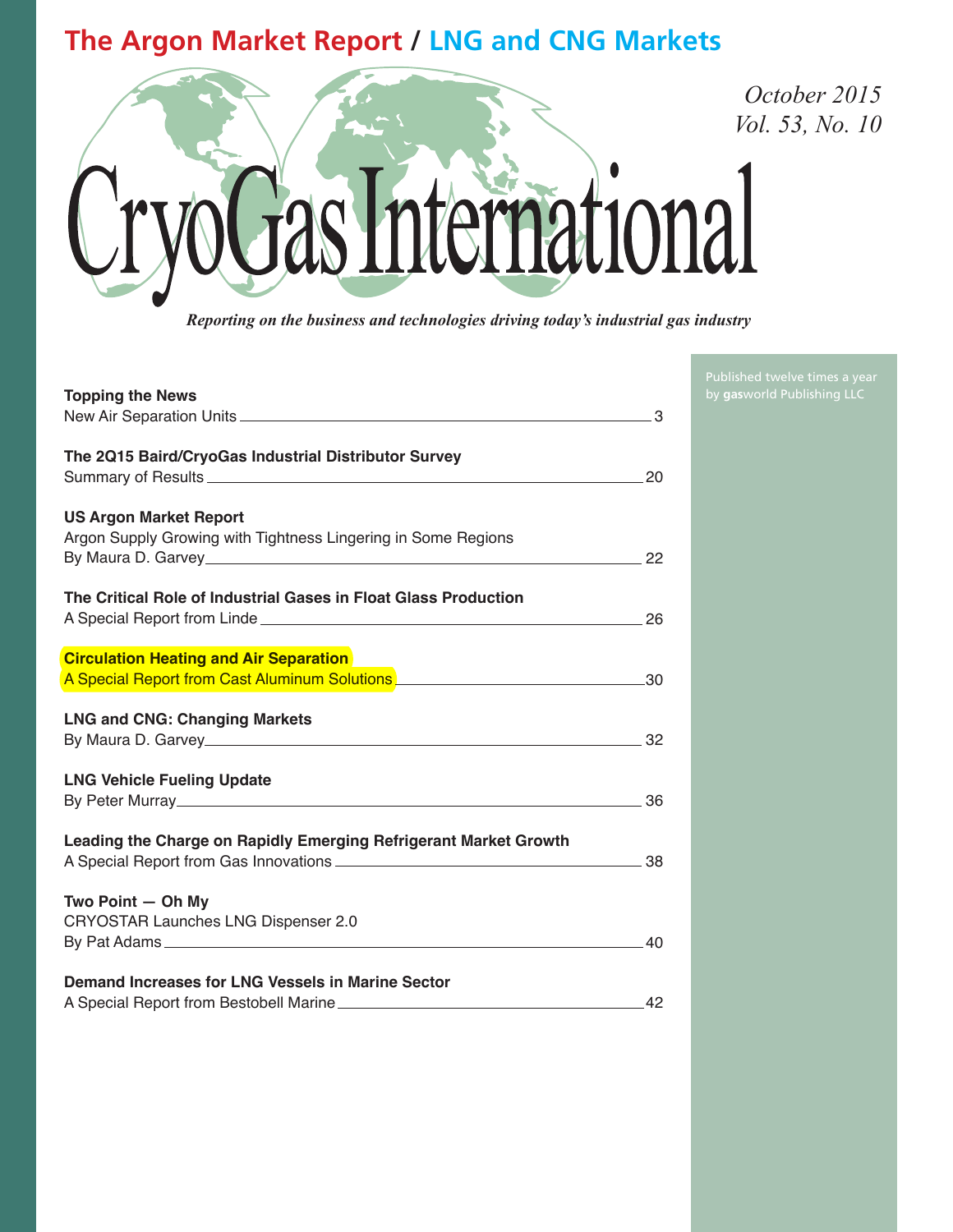# **Circulation Heating and Air Separation** Cast Aluminum Solutions Highlights the CAST-X 4000

"There are many different types of 'circulation heaters,'" begins Jeff Awe, Product Manager and Marketing Director for Cast Aluminum Solutions, giving background for the discussion of his company's latest offering, the CAST-X 4000 circulation heater. "The CAST-X 4000 is known as a 'cast-in' heater, and there are only a few companies that make these. The most distinct characteristic of a cast-in heater is that the heating elements do not ever come in contact with the media being heated, and our cast-in heaters can be used to heat both liquids and gases, usually not at the same time, although it is possible with our 'dual flow-path tube' units, which includes the CAST-X 4000, 3000, and 2500."

Launched in August 2015, the CAST-X 4000 is Cast Aluminum's latest offering for the cast-in circulation heating market, emphasizing the no-contact approach and the heater's ability to withstand pressures up to 2,500 psi. Two spiral-wound flow-path tubes each have a a one-inch outside diameter and .083 inch wall. "The standard flowpath tube is 316L stainless steel, but Inconel and other alloys are also available," informs Awe.

"Inconel is used for high-pressure and high-heat applications. Passivated and electro-polished tubing is also available; these are primarily used in cases where absolute cleanliness and sterility are critical (think pharmaceutical applications and blood/plasma heating processes).

"These tubes are quite long, over 210 inches each. So after they are spiraled, they are placed into a mold, with very precise specifications regarding how close to the outer wall the tubes can be, how close to the heating elements they can be, and so on. Also inserted into the mold are the heating elements. These are typically long 'I' or 'U' shaped components, and they must be configured within the mold to equally precise specifications. Thermocouple sensor positions are also carefully configured, and there are several options to choose from. There are several options for heating elements as well, as our heaters are available



CAST-X 4000 Circulation Heater from Cast Aluminum Solutions

in an array of volt, watt, and circuitry configurations.

"After the aluminum is poured into the mold, you'll see the control terminals for the heating elements sticking out the top. Proprietary processes are employed to cast fittings that will marry the electrical housing (containing all the wiring) to the main heater unit. All casting, wiring, and assembly processes are completed in-house at our plant in Batavia, Illinois, just outside Chicago."

#### **Use in Air Separation**

"The air separation industry is one of the most common sectors for the CAST-X 4000, where they see use as 'regeneration heaters,' 'air condensate heaters' and in 'freeze protection' applications," he continues. "Cryogenic air separation units (ASU) utilize the varying condensing/boiling points to enable separation by distillation at cryogenic temperatures. Liquefying and distilling air provides a process to successfully separate the nitrogen and oxygen.

"Modern ASUs utilize a Pre-Purifier Unit (PPU), which removes moisture,  $CO<sub>2</sub>$  and most hydrocarbons from the air to prevent ice and dry ice forming later in the process. A PPU is typically made up of a chiller (to cool the air to 40–55°F), a condensate separator to remove free water, and two vessels filled with desiccant and mole sieve material, which adsorbs the contaminants while allowing the air to pass through. The desiccant and molecular sieve bed is regenerated by passing heated waste nitrogen to remove accumulated contaminants. The CAST-X 4000 is used to heat the waste nitrogen, and this is the 'regeneration heater.'

"Anti-Condensate heaters are typically strip heaters, flexible heaters, or circulation heaters similar to the CAST-X line. They are installed in motor enclosures and other types of electrical enclosures.

The CAST-X 4000 heaters would likely be used in the smaller ASUs or remote